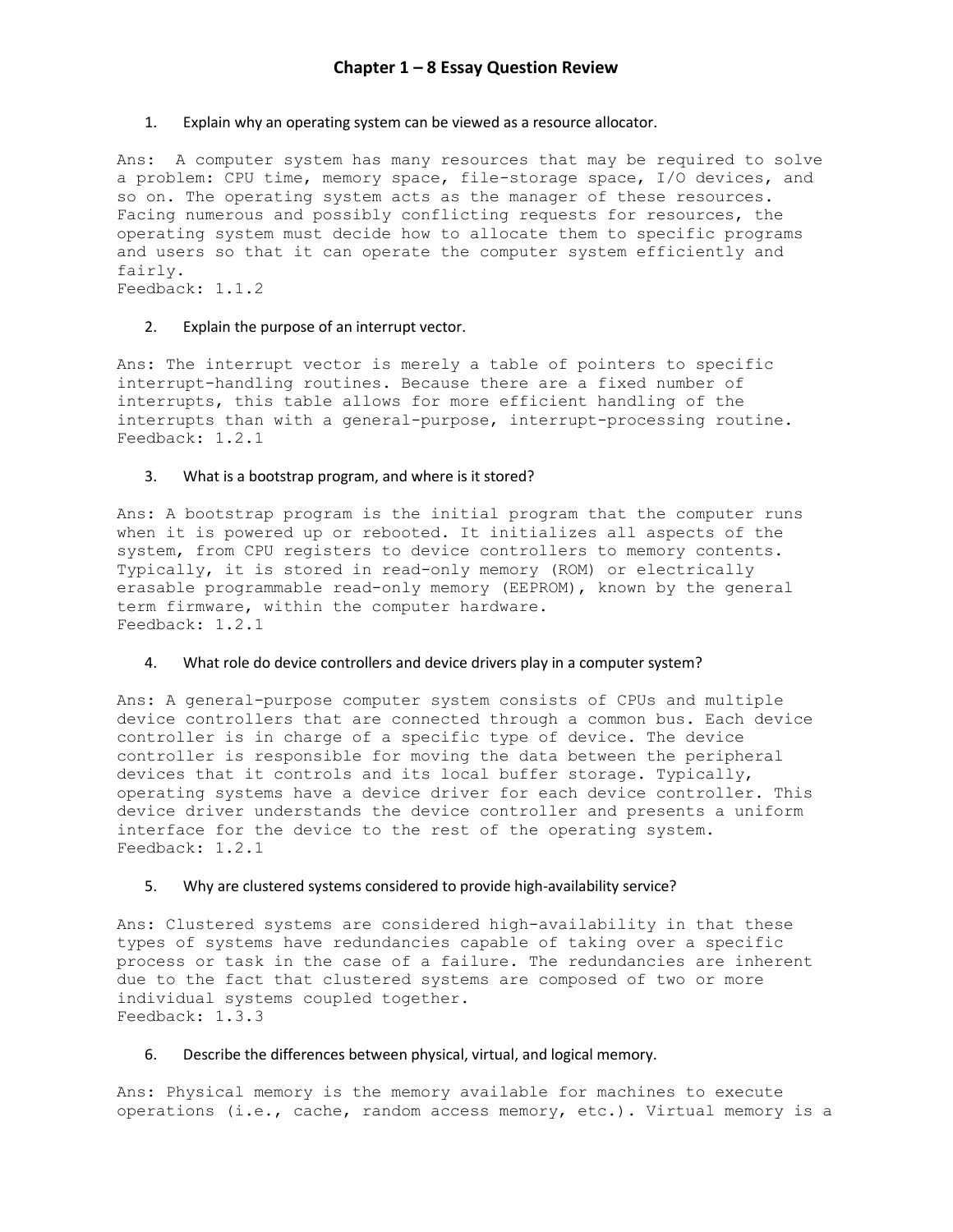method through which programs can be executed that requires space larger than that available in physical memory by using disk memory as a backing store for main memory. Logical memory is an abstraction of the computer's different types of memory that allows programmers and applications a simplified view of memory and frees them from concern over memory-storage limitations. Feedback: 1.4

#### 7. Describe the operating system's two modes of operation.

Ans: In order to ensure the proper execution of the operating system, most computer systems provide hardware support to distinguish between user mode and kernel mode. A mode bit is added to the hardware of the computer to indicate the current mode: kernel (0) or user (1). When the computer system is executing on behalf of a user application, the system is in user mode. However, when a user application requests a service from the operating system (via a system call), it must transition from user to kernel mode to fulfill the request. Feedback: 1.5.1

#### 8. Explain cache coherency.

Ans: In multiprocessor environments, two copies of the same data may reside in the local cache of each CPU. Whenever one CPU alters the data, the cache of the other CPU must receive an updated version of this data. Cache coherency involves ensuring that multiple caches store the most updated version of the stored data. Feedback: 1.8.3

# 9. Why is main memory not suitable for permanent program storage or backup purposes? Furthermore, what is the main disadvantage to storing information on a magnetic disk drive as opposed to main memory?

Ans: Main memory is a volatile memory in that any power loss to the system will result in erasure of the data stored within that memory. While disk drives can store more information permanently than main memory, disk drives are significantly slower. Feedback: 1.2

### 10. Describe the compute-server and file-server types of server systems.

Ans: The compute-server system provides an interface to which a client can send a request to perform an action (for example, read data from a database); in response, the server executes the action and sends back results to the client. The file-server system provides a file-system interface where clients can create, update, read, and delete files. An example of such a system is a Web server that delivers files to clients running Web browsers. Feedback: 1.12.2

### 11. Computer systems can be divided into four approximate components. What are they?

Ans: Hardware, operating system, application programs, and users.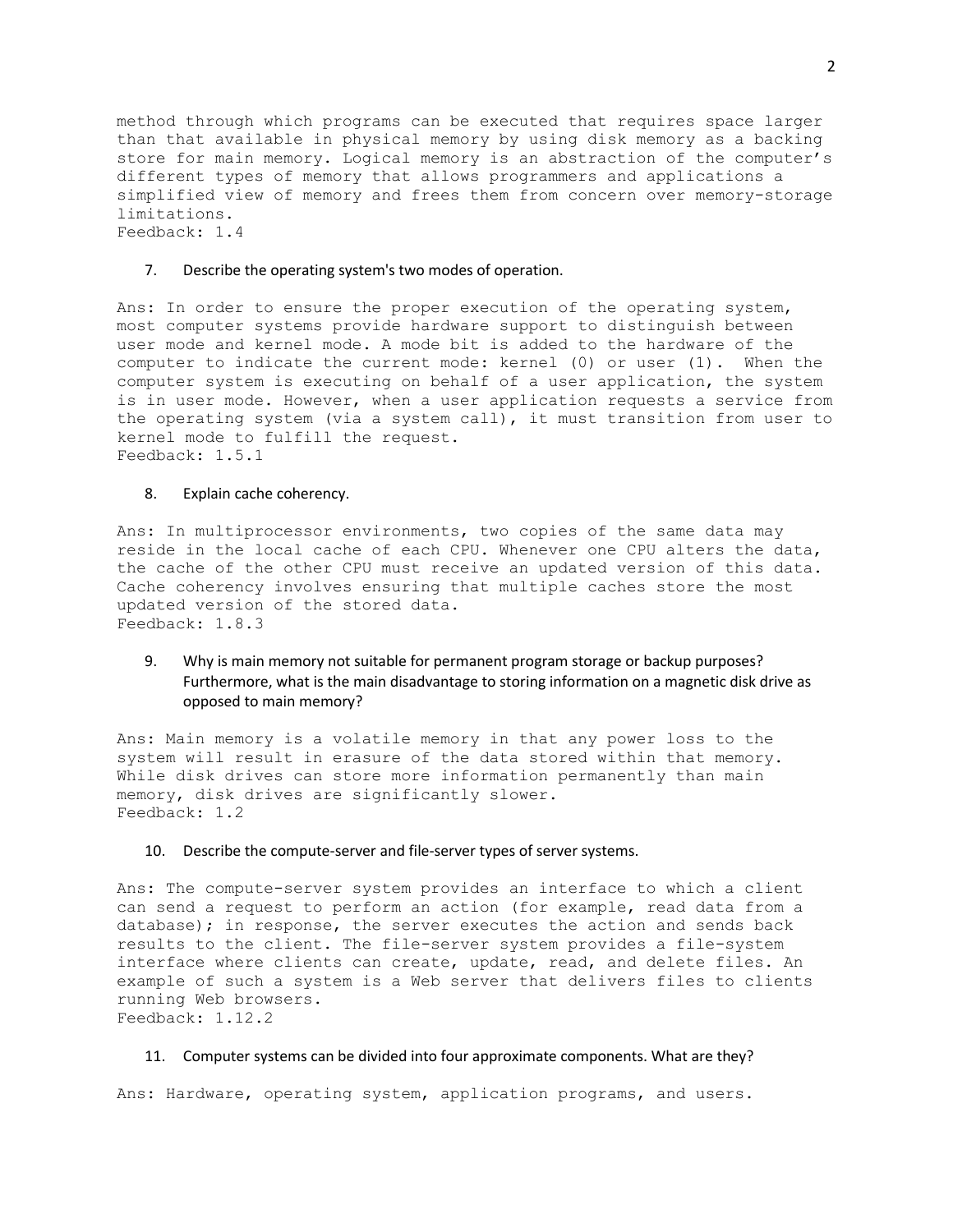Feedback: 1.1

### 12. Distinguish between system and application programs.

Ans: System programs are not part of the kernel, but still are associated with the operating system. Application programs are not associated with the operating of the system. Feedback: 1.1.3

# 13. Describe why direct memory access (DMA) is considered an efficient mechanism for performing I/O.

Ans: DMA is efficient for moving large amounts of data between I/O devices and main memory. It is considered efficient because it removes the CPU from being responsible for transferring data. DMA instructs the device controller to move data between the devices and main memory. Feedback: 1.2.3

#### 14. Describe why multi-core processing is more efficient than placing each processor on its own chip.

Ans: A large reason why it is more efficient is that communication between processors on the same chip is faster than processors on separate chips. Feedback: 1.3.2

# 15. Distinguish between uniform memory access (UMA) and non-uniform memory access (NUMA) systems.

Ans: On UMA systems, accessing RAM takes the same amount of time from any CPU. On NUMA systems, accessing some parts of memory may take longer than accessing other parts of memory, thus creating a performance penalty for certain memory accesses. Feedback: 1.3.2

16. There are two different ways that commands can be processed by a command interpreter. One way is to allow the command interpreter to contain the code needed to execute the command. The other way is to implement the commands through system programs. Compare and contrast the two approaches.

Ans: In the first approach, upon the user issuing a command, the interpreter jumps to the appropriate section of code, executes the command, and returns control back to the user. In the second approach, the interpreter loads the appropriate program into memory along with the appropriate arguments. The advantage of the first method is speed and overall simplicity. The disadvantage to this technique is that new commands require rewriting the interpreter program which, after a number of modifications, may get complicated, messy, or too large. The advantage to the second method is that new commands can be added without altering the command interpreter. The disadvantage is reduced speed and the clumsiness of passing parameters from the interpreter to the system program.

Feedback: 2.2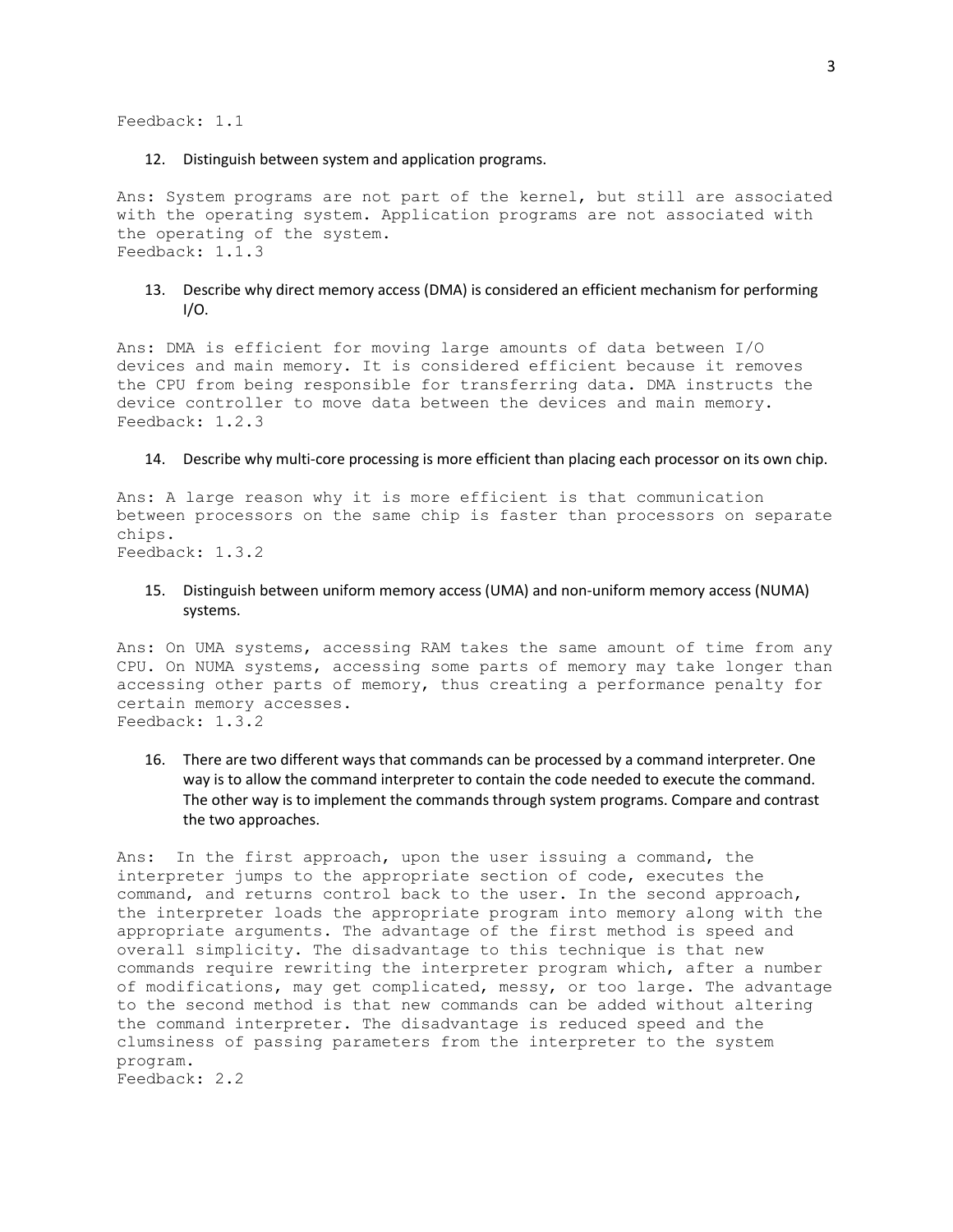#### 17. Describe the relationship between an API, the system-call interface, and the operating system.

Ans: The system-call interface of a programming language serves as a link to system calls made available by the operating system. This interface intercepts function calls in the API and invokes the necessary system call within the operating system. Thus, most of the details of the operating-system interface are hidden from the programmer by the API and are managed by the run-time support library. Feedback: 2.3 Difficulty: Hard

# 18. Describe three general methods used to pass parameters to the operating system during system calls.

Ans: The simplest approach is to pass the parameters in registers. In some cases, there may be more parameters than registers. In these cases, the parameters are generally stored in a block, or table, of memory, and the address of the block is passed as a parameter in a register. Parameters can also be placed, or pushed, onto the stack by the program and popped off the stack by the operating system. Feedback: 2.3

## 19. What are the advantages of using a higher-level language to implement an operating system?

Ans: The code can be written faster, is more compact, and is easier to understand and debug. In addition, improvements in compiler technology will improve the generated code for the entire operating system by simple recompilation. Finally, an operating system is far easier to port — to move to some other hardware — if it is written in a higher-level language. Feedback: 2.6.3

### 20. Describe some requirements, or goals, when designing an operating system.

Ans: Requirements can be divided into user and system goals. Users desire a system that is convenient to use, easy to learn, and to use, reliable, safe, and fast. System goals are defined by those people who must design, create, maintain, and operate the system: The system should be easy to design, implement, and maintain; it should be flexible, reliable, error-free, and efficient. Feedback: 2.6.1

## 21. What are the advantages and disadvantages of using a microkernel approach?

Ans: One benefit of the microkernel approach is ease of extending the operating system. All new services are added to user space and consequently do not require modification of the kernel. The microkernel also provides more security and reliability, since most services are running as user  $-$  rather than kernel  $-$  processes. Unfortunately, microkernels can suffer from performance decreases due to increased system function overhead. Feedback: 2.7.3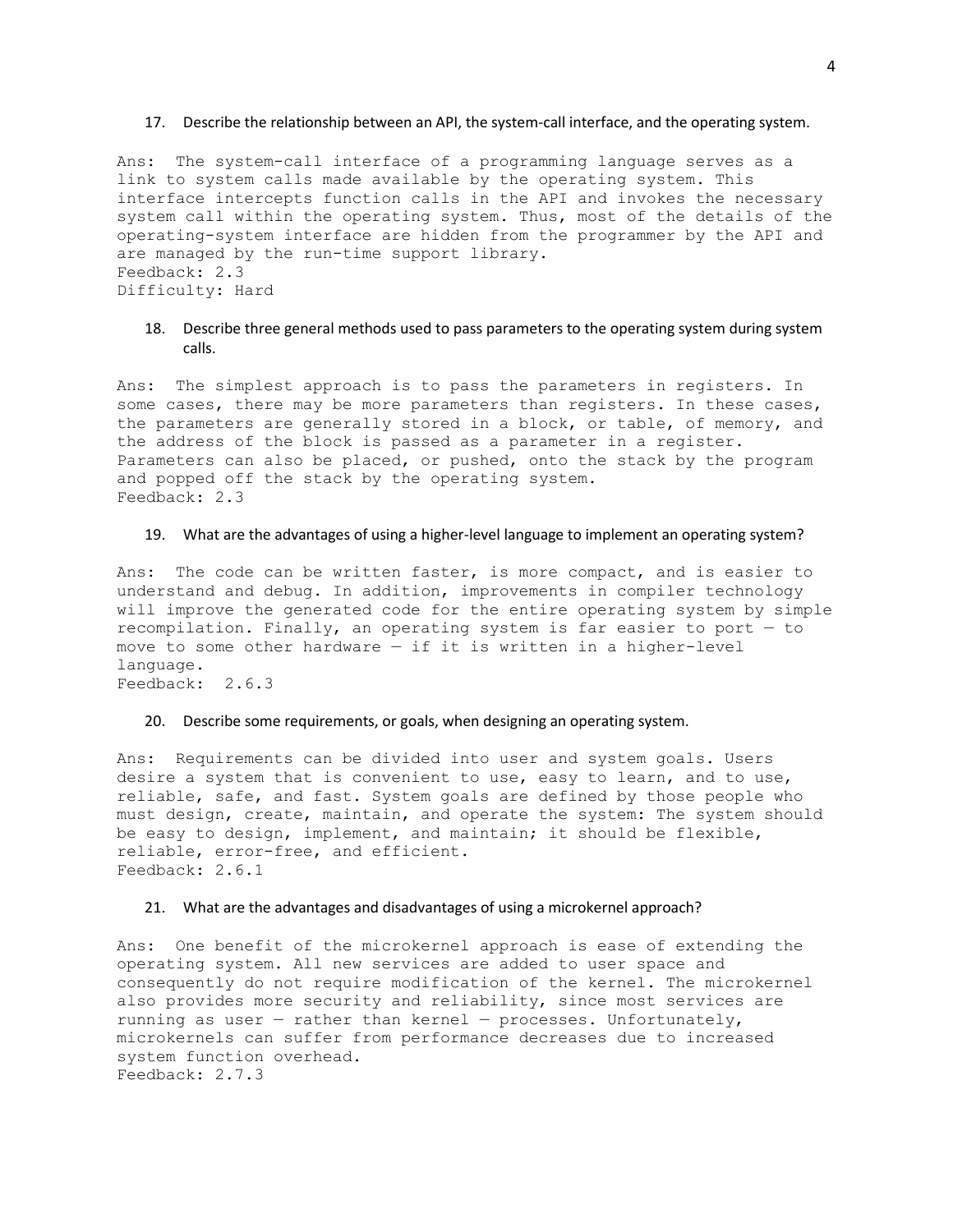#### 22. Explain why a modular kernel may be the best of the current operating system design techniques.

Ans: The modular approach combines the benefits of both the layered and microkernel design techniques. In a modular design, the kernel needs only to have the capability to perform the required functions and know how to communicate between modules. However, if more functionality is required in the kernel, then the user can dynamically load modules into the kernel. The kernel can have sections with well-defined, protected interfaces, a desirable property found in layered systems. More flexibility can be achieved by allowing the modules to communicate with one another. Feedback: 2.7.4

### 23. Describe two approaches to provide direct sharing of resources in a virtual-machine concept.

Ans: First, it is possible to share a minidisk, and thus to share files. This scheme is modeled after a physical shared disk, but is implemented by software. Second, it is possible to define a network of virtual machines, each of which can send information over the virtual communications network. Again, the network is modeled after physical communication networks, but is implemented in software. Feedback: 2.8.2

### 24. In what ways does the JVM protect and manage memory?

Ans: After a class is loaded, the verifier checks that the .class file is valid Java bytecode and does not overflow or underflow the stack. It also ensures that the bytecode does not perform pointer arithmetic, which could provide illegal memory access. The JVM also automatically manages memory by performing garbage collection — the practice of reclaiming memory from objects no longer in use and returning it to the system. Feedback: 2.8.6.2

# 25. What are two faster alternatives to implementing the JVM in software on top of a host operating system?

Ans: A faster software technique is to use a just-in-time (JIT) compiler. The first time a Java method is invoked, the bytecodes for the method are turned into native machine language for the host system, and then cached for subsequent invocations. A potentially faster technique is to run the JVM in hardware on a special Java chip that executes the Java bytecode operations as native code. Feedback: 2.8.6.2

#### 26. Distinguish between virtualization and simulation

Ans: Virtualization is the process whereby the system hardware is virtualized, thus providing the appearance to guest operating systems and applications that they are running on native hardware. In many virtualized environments, virtualization software runs at near native speeds. Simulation is the approach whereby the actual system is running on one set of hardware, but the guess system is compiled for a different set of hardware. Simulation software must simulate — or emulate — the hardware that the guest system is expecting. Because each instruction for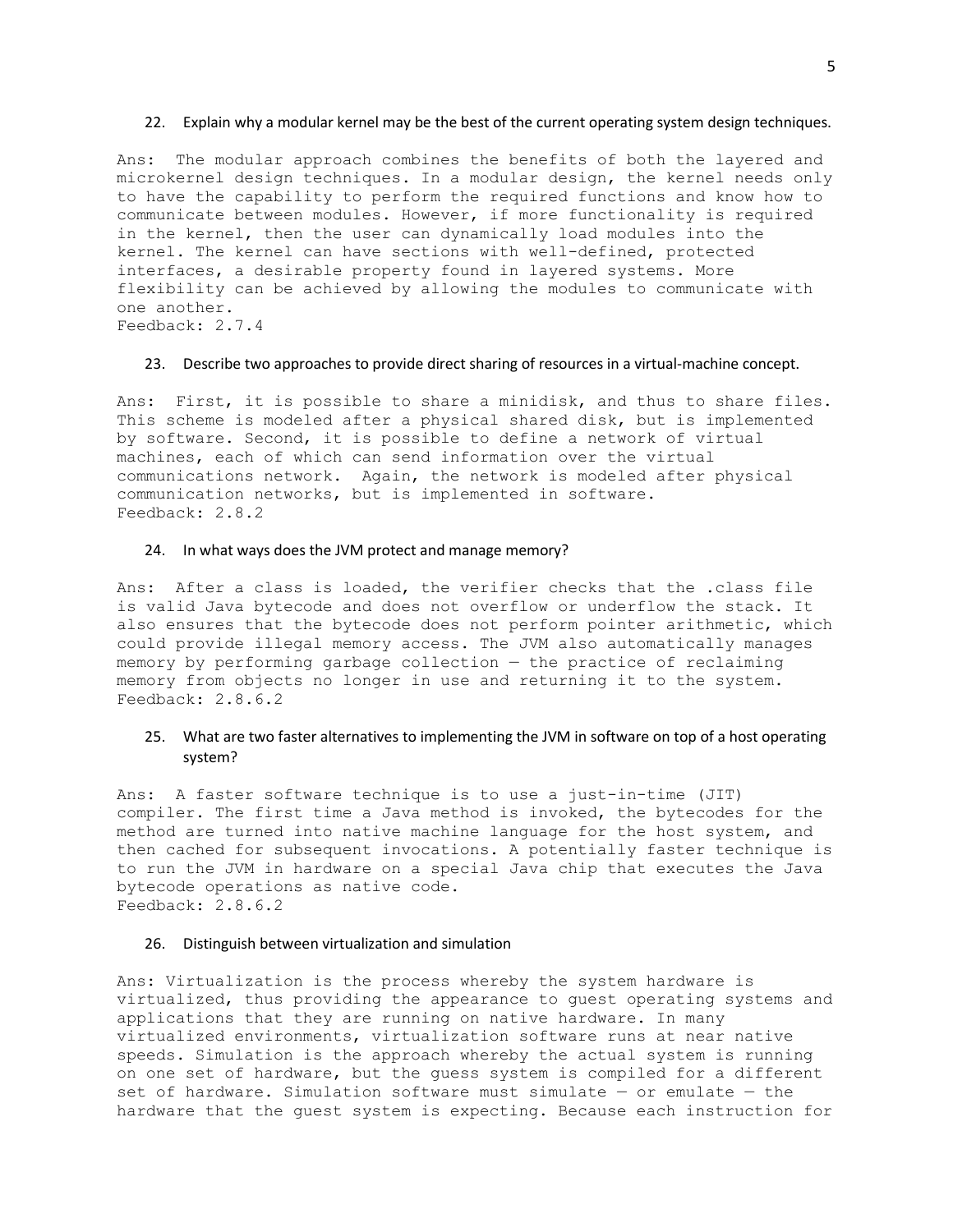the guest system must be simulated in software rather than hardware, simulation is typically much slower than virtualization. Feedback: 2.8.3

## 27. Describe Solaris 10 containers.

Ans: Solaris containers  $-$  or zones  $-$  provides a virtual layer between the operating system and its applications. Only one kernel is present and the hardware is not virtualized. However, the operating system and its devices are virtualized, providing processes within a container that they are the only running application on the system. Feedback: 2.8.4

### 28. Name and describe the different states that a process can exist in at any given time.

Ans: The possible states of a process are: new, running, waiting, ready, and terminated. The process is created while in the new state. In the running or waiting state, the process is executing or waiting for an event to occur, respectively. The ready state occurs when the process is ready and waiting to be assigned to a processor and should not be confused with the waiting state mentioned earlier. After the process is finished executing its code, it enters the termination state. Feedback: 3.1.2

#### 29. Explain the main differences between a short-term and long-term scheduler.

Ans: The primary distinction between the two schedulers lies in the frequency of execution. The short-term scheduler is designed to frequently select a new process for the CPU, at least once every 100 milliseconds. Because of the short time between executions, the shortterm scheduler must be fast. The long-term scheduler executes much less frequently; minutes may separate the creation of one new process and the next. The long-term scheduler controls the degree of multiprogramming. Because of the longer interval between executions, the long-term scheduler can afford to take more time to decide which process should be selected for execution. Feedback: 3.2.2

## 30. Explain the difference between an I/O-bound process and a CPU-bound process.

Ans: The differences between the two types of processes stem from the number of I/O requests that the process generates. An I/O-bound process spends more of its time seeking I/O operations than doing computational work. The CPU-bound process infrequently requests I/O operations and spends more of its time performing computational work. Feedback: 3.2.2

### 31. Explain the concept of a context switch.

Ans: Whenever the CPU starts executing a new process, the old process's state must be preserved. The context of a process is represented by its process control block. Switching the CPU to another process requires performing a state save of the current process and a state restore of a different process. This task is known as a context switch. When a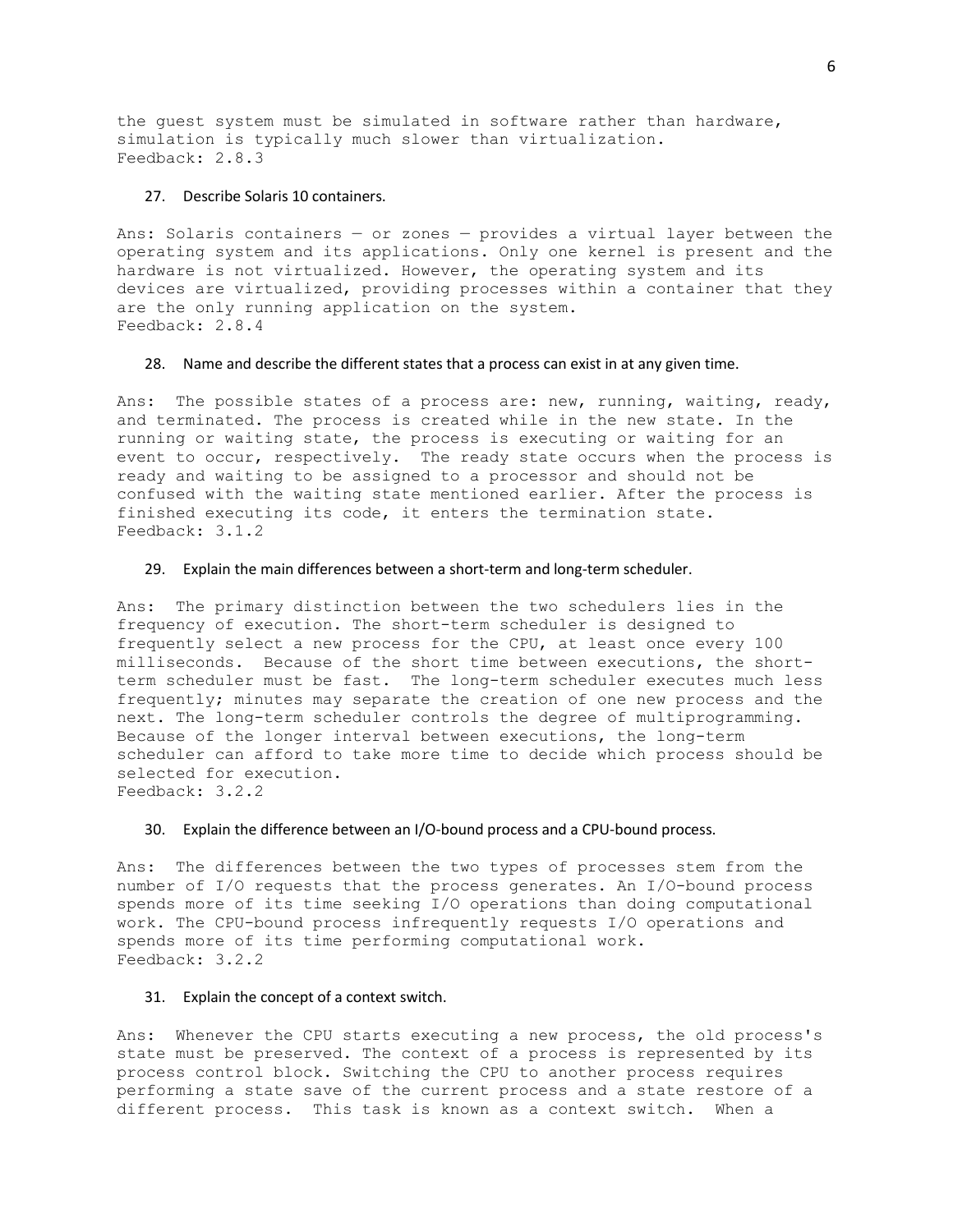context switch occurs, the kernel saves the context of the old process in its PCB and loads the saves context of the new process scheduled to run. Feedback: 3.2.3

# 32. Explain the fundamental differences between the UNIX fork() and Windows CreateProcess() functions.

Ans: Each function is used to create a child process. However, fork() has no parameters; CreateProcess() has ten. Furthermore, whereas the child process created with fork() inherits a copy of the address space of its parent, the CreateProcess() function requires specifying the address space of the child process. Feedback: 3.3.1

## 33. Name the three types of sockets used in Java and the classes that implement them.

Ans: Connection-oriented (TCP) sockets are implemented with the Socket class. Connectionless (UDP) sockets use the DatagramSocket class. Finally, the MulticastSocket class is a subclass of the DatagramSocket class. A multicast socket allows data to be sent to multiple recipients. Feedback: 3.6.1

#### 34. What is a loopback and when is it used?

Ans: A loopback is a special IP address: 127.0.0.1. When a computer refers to IP address 127.0.0.1, it is referring to itself. When using sockets for client/server communication, this mechanism allows a client and server on the same host to communicate using the TCP/IP protocol. Feedback: 3.6.1

## 35. Explain the purpose of external data representation (XDR).

Ans: Data can be represented differently on different machine architectures (e.g., little-endian vs. big-endian). XDR represents data independently of machine architecture. XDR is used when transmitting data between different machines using an RPC. Feedback: 3.6.2

#### 36. Explain the term marshalling.

Ans: Marshalling involves the packaging of parameters into a form that can be transmitted over the network. When the client invokes a remote procedure, the RPC system calls the appropriate stub, passing it the parameters provided to the remote procedure. This stub locates the port on the server and marshals the parameters. If necessary, return values are passed back to the client using the same technique. Feedback: 3.6.2

37. Explain the terms "at most once" and "exactly once" and indicate how they relate to remote procedure calls.

Ans: Because a remote procedure call can fail in any number of ways, it is important to be able to handle such errors in the messaging system.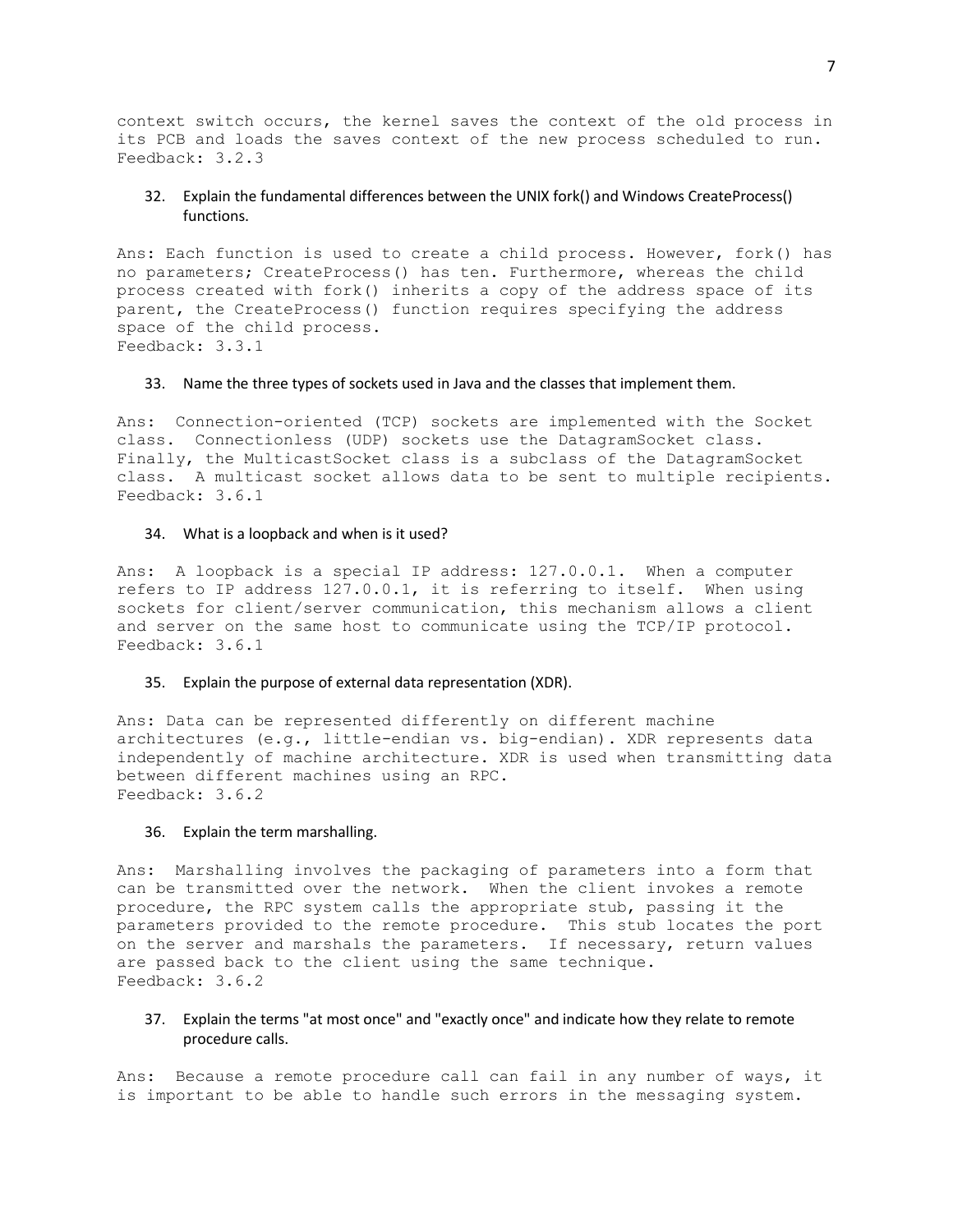The term "at most once" refers to ensuring that the server processes a particular message sent by the client only once and not multiple times. This is implemented by merely checking the timestamp of the message. The term "exactly once" refers to making sure that the message is executed on the server once and only once so that there is a guarantee that the server received and processed the message. Feedback: 3.6.2

### 38. Describe two approaches to the binding of client and server ports during RPC calls.

Ans: First, the binding information may be predetermined, in the form of fixed port addresses. At compile time, an RPC call has a fixed port number associated with it. Second, binding can be done dynamically by a rendezvous mechanism. Typically, an operating system provides a rendezvous daemon on a fixed RPC port. A client then sends a message containing the name of the RPC to the rendezvous daemon requesting the port address of the RPC it needs to execute. The port number is returned, and the RPC calls can be sent to that port until the process terminates (or the server crashes). Feedback: 3.6.2

### 39. Why should a web server not run as a single-threaded process?

Ans: For a web server that runs as a single-threaded process, only one client can be serviced at a time. This could result in potentially enormous wait times for a busy server. Feedback: 4.1.1

#### 40. List the four major categories of the benefits of multithreaded programming. Briefly explain each.

Ans: The benefits of multithreaded programming fall into the categories: responsiveness, resource sharing, economy, and utilization of multiprocessor architectures. Responsiveness means that a multithreaded program can allow a program to run even if part of it is blocked. Resource sharing occurs when an application has several different threads of activity within the same address space. Threads share the resources of the process to which they belong. As a result, it is more economical to create new threads than new processes. Finally, a single-threaded process can only execute on one processor regardless of the number of processors actually present. Multiple threads can run on multiple processors, thereby increasing efficiency. Feedback: 4.1.2

#### 41. What are the two different ways in which a thread library could be implemented?

Ans: The first technique of implementing the library involves ensuring that all code and data structures for the library reside in user space with no kernel support. The other approach is to implement a kernel-level library supported directly by the operating system so that the code and data structures exist in kernel space. Feedback: 4.3

42. Describe two techniques for creating Thread objects in Java.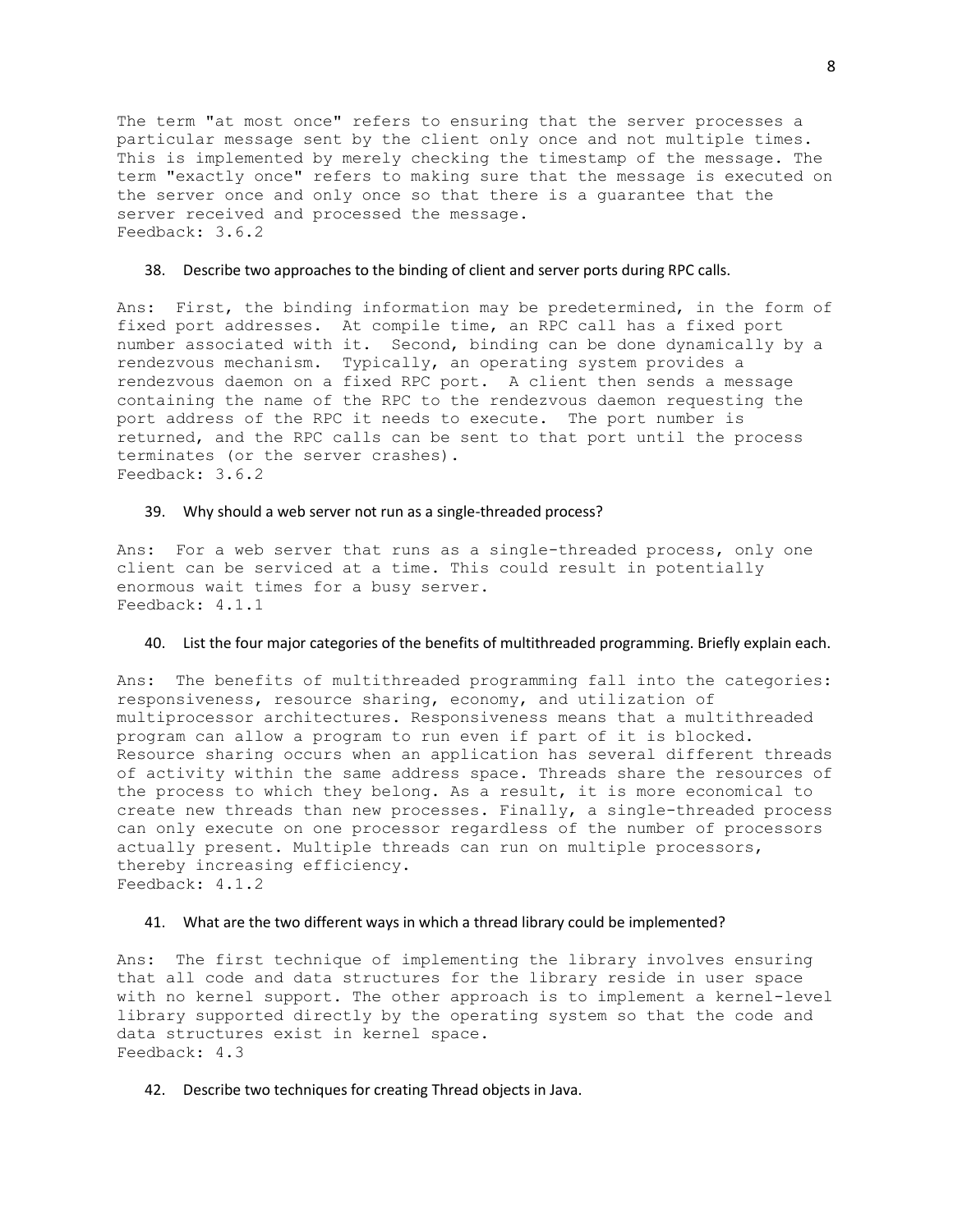Ans: One approach is to create a new class that is derived from the Thread class and to override its run() method. An alternative  $-$  and more commonly used — technique is to define a class that implements the Runnable interface. When a class implements Runnable, it must define a run() method. The code implementing the run() method is what runs as a separate thread. Feedback: 4.3.3

### 43. In Java, what two things does calling the start() method for a new Thread object accomplish?

Ans: Calling the start() method for a new Thread object first allocates memory and initializes a new thread in the JVM. Next, it calls the run() method, making the thread eligible to be run by the JVM. Note that the run() method is never called directly. Rather, the start() method is called, which then calls the run() method. Feedback: 4.3.3

## 44. Some UNIX systems have two versions of fork(). Describe the function of each version, as well as how to decide which version to use.

Ans: One version of fork() duplicates all threads and the other duplicates only the thread that invoked the fork() system call. Which of the two versions of fork() to use depends on the application. If exec() is called immediately after forking, then duplicating all threads is unnecessary, as the program specified in the parameters to exec() will replace the process. If, however, the separate process does not call exec() after forking, the separate process should duplicate all threads. Feedback: 4.4.1

# 45. How can deferred cancellation ensure that thread termination occurs in an orderly manner as compared to asynchronous cancellation?

Ans: In asynchronous cancellation, the thread is immediately cancelled in response to a cancellation request. There is no insurance that it did not quit in the middle of a data update or other potentially dangerous situation. In deferred cancellation, the thread polls whether or not it should terminate. This way, the thread can be made to cancel at a convenient time. Feedback: 4.4.2

#### 46. What is a thread pool and why is it used?

Ans: A thread pool is a collection of threads, created at process startup, that sit and wait for work to be allocated to them. This allows one to place a bound on the number of concurrent threads associated with a process and reduce the overhead of creating new threads and destroying them at termination. Feedback: 4.4.4

#### 47. Describe the difference between the fork() and clone() Linux system calls.

Ans: The fork() system call is used to duplicate a process. The clone() system call behaves similarly except that, instead of creating a copy of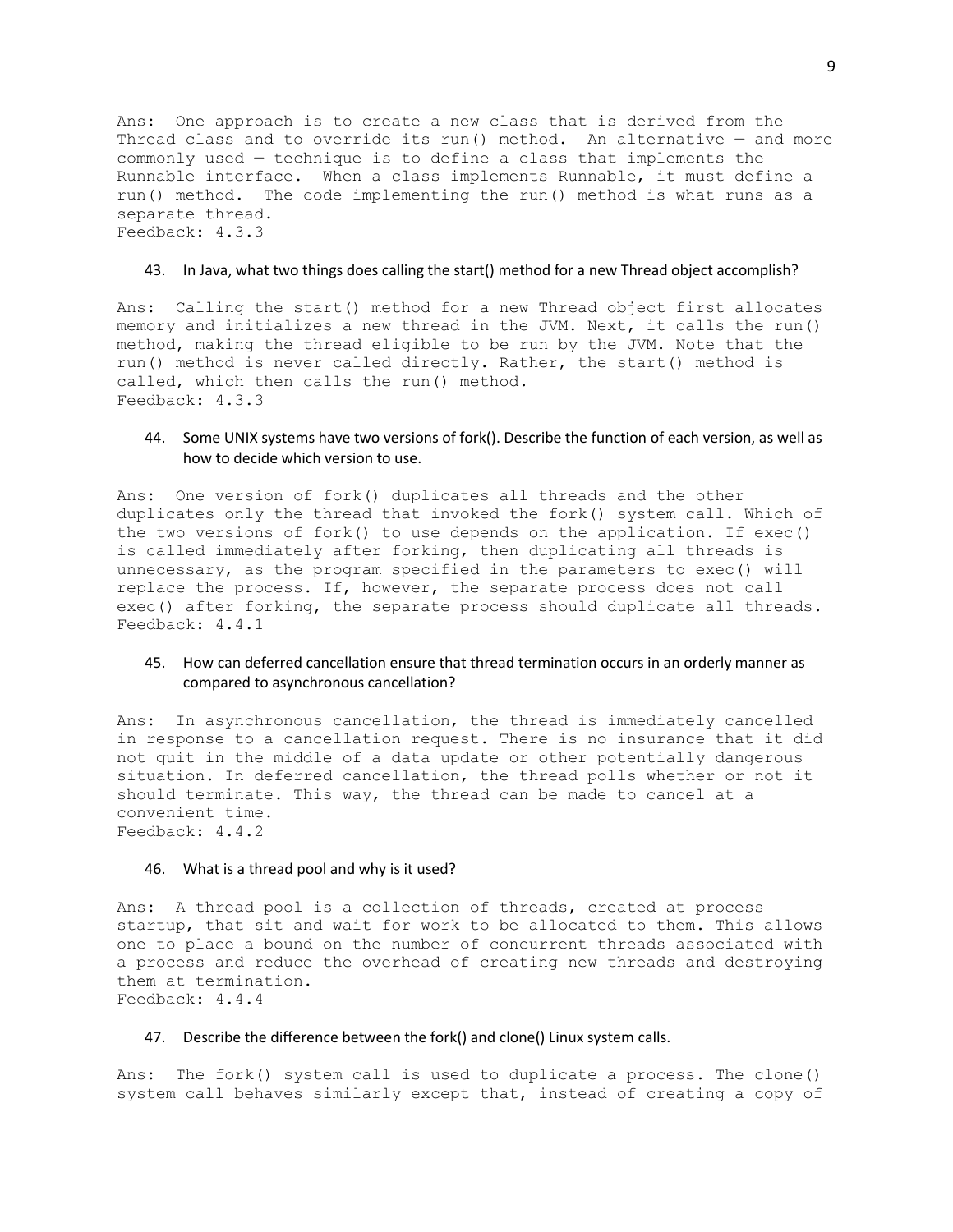the process, it creates a separate process that shares the address space of the calling process. Feedback: 4.5.2

# 48. Multicore systems present certain challenges for multithreaded programming. Briefly describe these challenges.

Ans: Multicore systems have placed more pressure on system programmers as well as application developers to make efficient use of the multiple computing cores. These challenges include determining how to divide applications into separate tasks that can run in parallel on the different cores. These tasks must be balanced such that each task is doing an equal amount of work. Just as tasks must be separated, data must also be divided so that it can be accessed by the tasks running on separate cores. So that data can safely be accessed, data dependencies must be identified and where such dependencies exist, data accesses must be synchronized to ensure the safety of the data. Once all such challenges have been met, there remains considerable challenges testing and debugging such applications. Feedback: 4.1.3

## 49. Distinguish between coarse-grained and fine-grained multithreading.

Ans: There are two approaches to multithread a processor. (1) Coarsegrained multithreading allows a thread to run on a processor until a long-latency event, such as waiting for memory, to occur. When a longlatency event does occur, the processor switches to another thread. (2) Fine-grained multithreading switches between threads at a much finergranularity, such as between instructions. Feedback: 5.5.4

## 50. Explain the concept of a CPU–I/O burst cycle.

Ans: The lifecycle of a process can be considered to consist of a number of bursts belonging to two different states. All processes consist of CPU cycles and I/O operations. Therefore, a process can be modeled as switching between bursts of CPU execution and I/O wait. Feedback: 5.1.1

#### 51. What role does the dispatcher play in CPU scheduling?

Ans: The dispatcher gives control of the CPU to the process selected by the short-term scheduler. To perform this task, a context switch, a switch to user mode, and a jump to the proper location in the user program are all required. The dispatch should be made as fast as possible. The time lost to the dispatcher is termed dispatch latency. Feedback: 5.1.4

52. Explain the difference between response time and turnaround time. These times are both used to measure the effectiveness of scheduling schemes.

Ans: Turnaround time is the sum of the periods that a process is spent waiting to get into memory, waiting in the ready queue, executing on the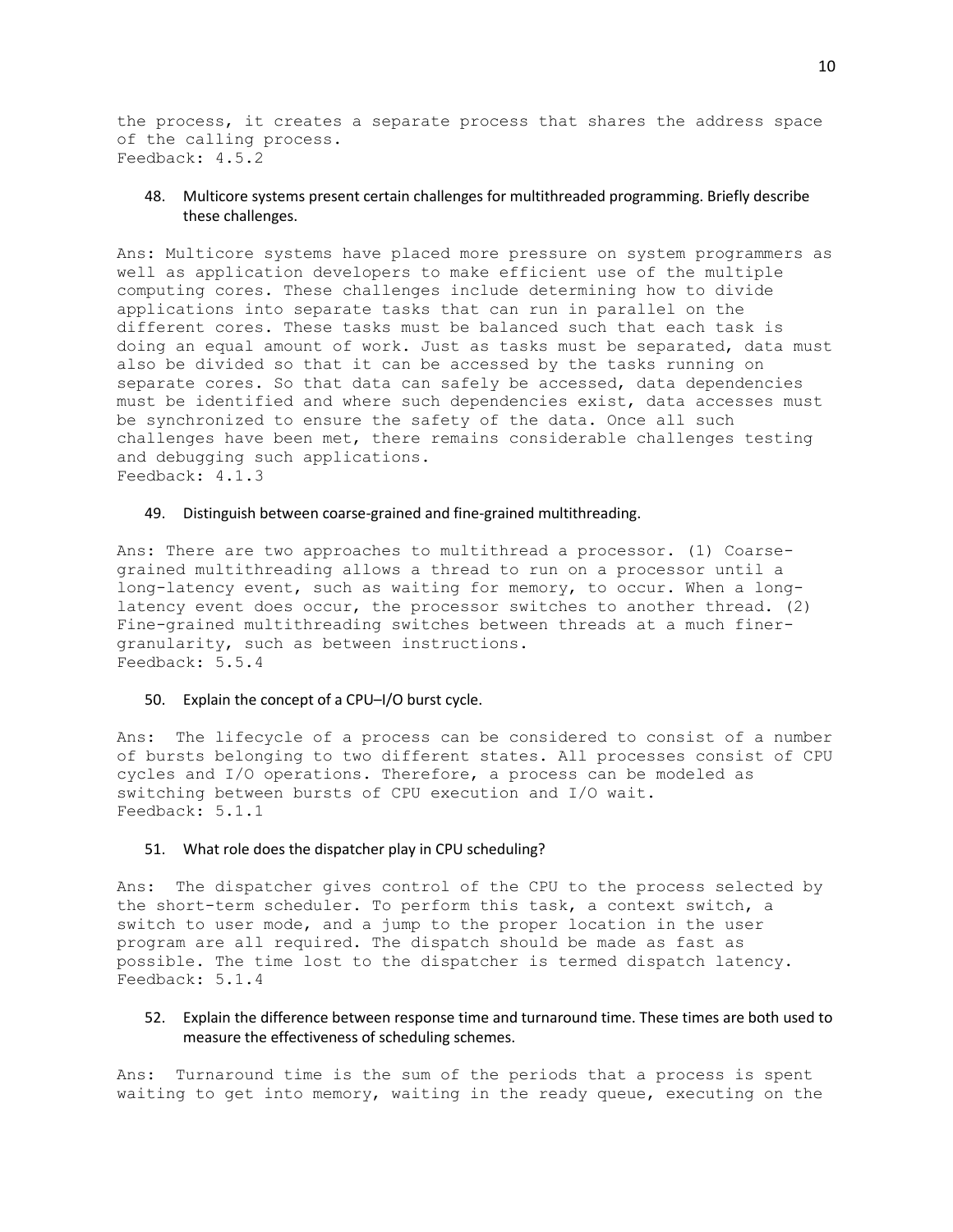CPU, and doing I/O. Turnaround time essentially measures the amount of time it takes to execute a process. Response time, on the other hand, is a measure of the time that elapses between a request and the first response produced. Feedback: 5.2

#### 53. What effect does the size of the time quantum have on the performance of an RR algorithm?

Ans: At one extreme, if the time quantum is extremely large, the RR policy is the same as the FCFS policy. If the time quantum is extremely small, the RR approach is called processor sharing and creates the appearance that each of n processes has its own processor running at 1/n the speed of the real processor. Feedback: 5.3.4

#### 54. Explain the process of starvation and how aging can be used to prevent it.

Ans: Starvation occurs when a process is ready to run but is stuck waiting indefinitely for the CPU. This can be caused, for example, when higher-priority processes prevent low-priority processes from ever getting the CPU. Aging involves gradually increasing the priority of a process so that a process will eventually achieve a high enough priority to execute if it waited for a long enough period of time. Feedback: 5.3.3

### 55. Explain the fundamental difference between asymmetric and symmetric multiprocessing.

Ans: In asymmetric multiprocessing, all scheduling decisions, I/O, and other system activities are handled by a single processor, whereas in SMP, each processor is self-scheduling. Feedback: 5.5.1

### 56. Describe two general approaches to load balancing.

Ans: With push migration, a specific task periodically checks the load on each processor and  $-$  if it finds an imbalance-evenly distributes the load by moving processes from overloaded to idle or less-busy processors. Pull migration occurs when an idle processor pulls a waiting task from a busy processor. Push and pull migration are often implemented in parallel on load-balancing systems. Feedback: 5.5.3

#### 57. What is deterministic modeling and when is it useful in evaluating an algorithm?

Ans: Deterministic modeling takes a particular predetermined workload and defines the performance of each algorithm for that workload. Deterministic modeling is simple, fast, and gives exact numbers for comparison of algorithms. However, it requires exact numbers for input, and its answers apply only in those cases. The main uses of deterministic modeling are describing scheduling algorithms and providing examples to indicate trends. Feedback: 5.7.1

58. Describe how trace tapes are used in distribution-driven simulations.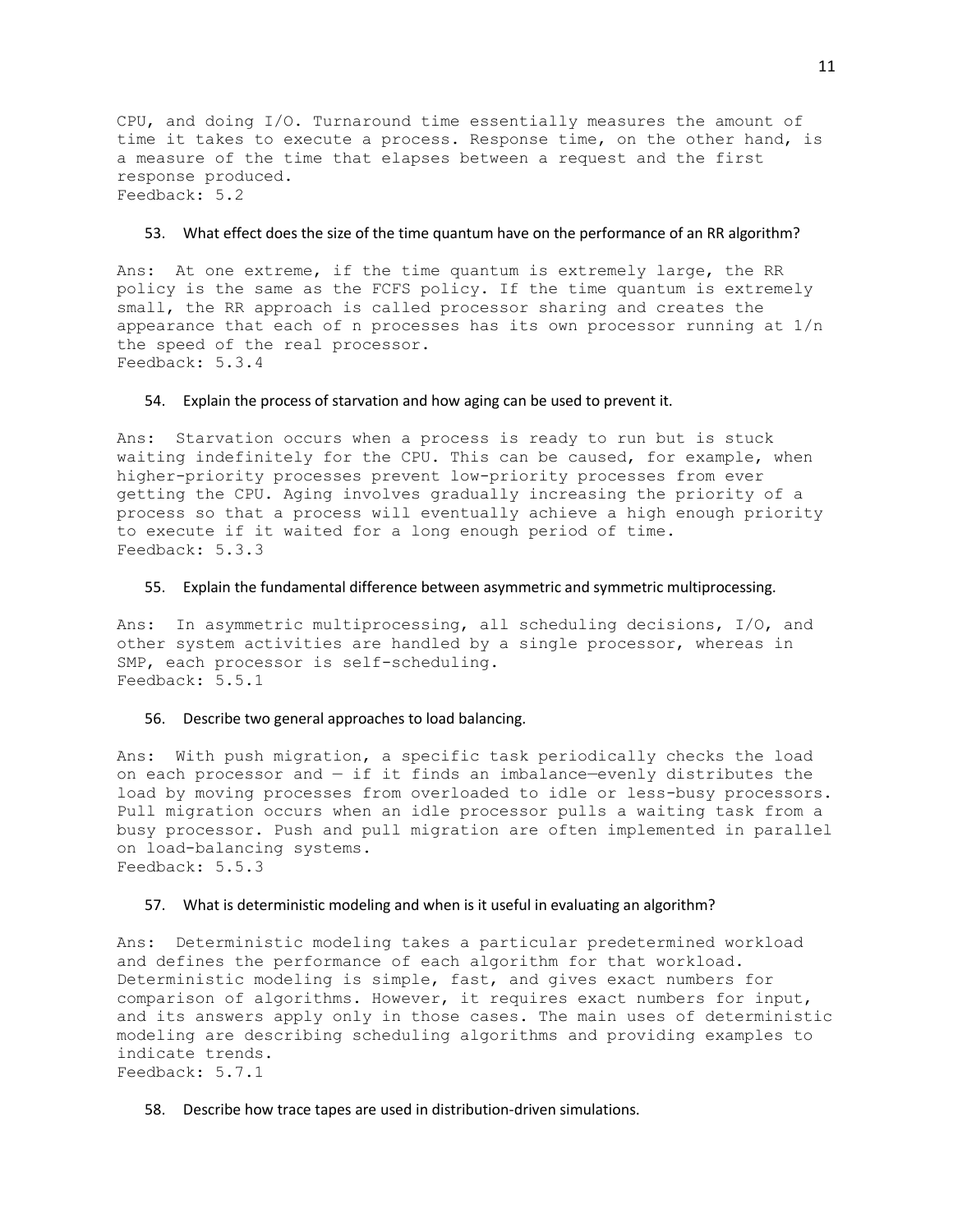Ans: In a distribution-driven simulation, the frequency distribution indicates only how many instances of each event occur; it does not indicate anything about the order of their occurrence. Trace tapes can correct this problem. A trace tape is created to monitor the real system and record the sequence of actual events. This sequence then drives the simulation. Trace tapes provide an excellent way to compare two algorithms on exactly the same set of real inputs. Feedback: 5.7.3

### 59. What three conditions must be satisfied in order to solve the critical section problem?

Ans: In a solution to the critical section problem, no thread may be executing in its critical section if a thread is currently executing in its critical section. Furthermore, only those threads that are not executing in their critical sections can participate in the decision on which process will enter its critical section next. Finally, a bound must exist on the number of times that other threads are allowed to enter their critical state after a thread has made a request to enter its critical state. Feedback: 6.2

# 60. Explain two general approaches to handle critical sections in operating systems.

Ans: Critical sections may use preemptive or nonpreemptive kernels. A preemptive kernel allows a process to be preempted while it is running in kernel mode. A nonpreemptive kernel does not allow a process running in kernel mode to be preempted; a kernel-mode process will run until it exits kernel mode, blocks, or voluntarily yields control of the CPU. A nonpreemptive kernel is essentially free from race conditions on kernel data structures, as the contents of this register will be saved and restored by the interrupt handler. Feedback: 6.2

61. Write two short functions that implement the simple semaphore wait() and signal() operations on global variable S.

```
Ans: wait (S) {
 while (S \le 0);
 S--;}
signal (S) {
 S++;}
Feedback: 6.5
```
# 62. Explain the difference between the first readers–writers problem and the second readers–-writers problem.

Ans: The first readers–writers problem requires that no reader will be kept waiting unless a writer has already obtained permission to use the shared database; whereas the second readers–writers problem requires that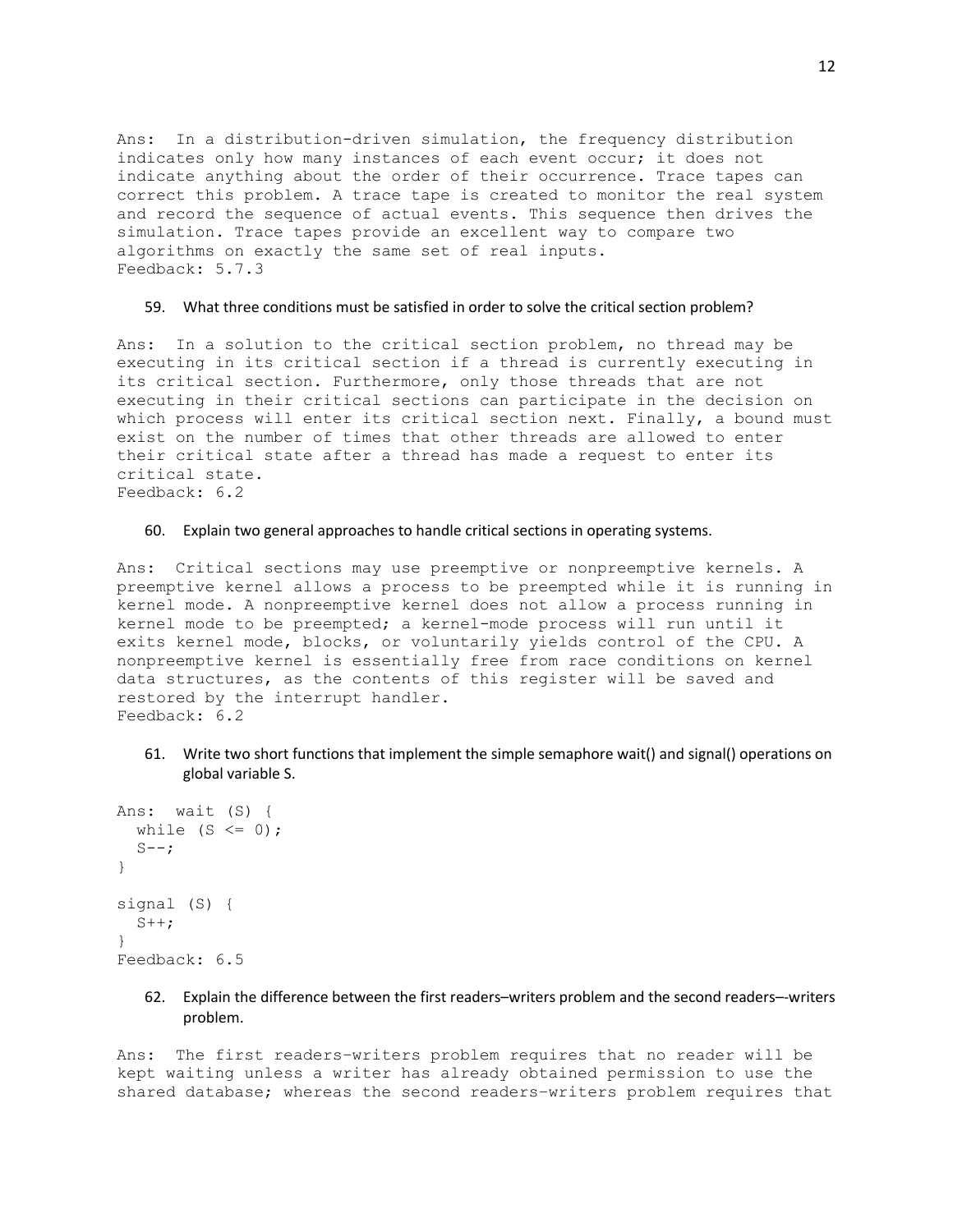once a writer is ready, that writer performs its write as soon as possible. Feedback: 6.6.2

### 63. Describe the dining-philosophers problem and how it relates to operating systems.

Ans: The scenario involves five philosophers sitting at a round table with a bowl of food and five chopsticks. Each chopstick sits between two adjacent philosophers. The philosophers are allowed to think and eat. Since two chopsticks are required for each philosopher to eat, and only five chopsticks exist at the table, no two adjacent philosophers may be eating at the same time. A scheduling problem arises as to who gets to eat at what time. This problem is similar to the problem of scheduling processes that require a limited number of resources. Feedback: 6.6.3

# 64. How can write-ahead logging ensure atomicity despite the possibility of failures within a computer system?

Ans: Write-ahead logging records information describing all the modifications made by the transaction to the various data it accessed. Each log record describes a single operation of a transaction write. Upon a failure of the computer system, the log can be used to recover using both undo and redo procedures. Feedback: 6.9

#### 65. What overheads are reduced by the introduction of checkpoints in the log recovery system?

Ans: Whenever a system failure occurs, the log, if checkpoints are not included, must be consulted in its entirety to determine those transactions that need to be redone and undone. The entire log must be processed to make these determinations. This is time consuming. Most of the transactions that are redone are also not necessary due to idempotency. Checkpoints reduce both of these overheads. Feedback: 6.9

## 66. Describe the turnstile structure used by Solaris for synchronization.

Ans: Solaris uses turnstiles to order the list of threads waiting to acquire either an adaptive mutex or a reader–writer lock. The turnstile is a queue structure containing threads blocked on a lock. Each synchronized object with at least one thread blocked on the object's lock requires a separate turnstile. However, rather than associating a turnstile with each synchronized object, Solaris gives each kernel thread its own turnstile. Feedback: 6.8.1

### 67. Define the two-phase locking protocol.

Ans: This protocol ensures serializability through requiring that each transaction issue lock and unlock requests in two phases: a growing phase and a shrinking phase. In the growing phase, a transaction may obtain locks but not release a lock; whereas the shrinking phase allows the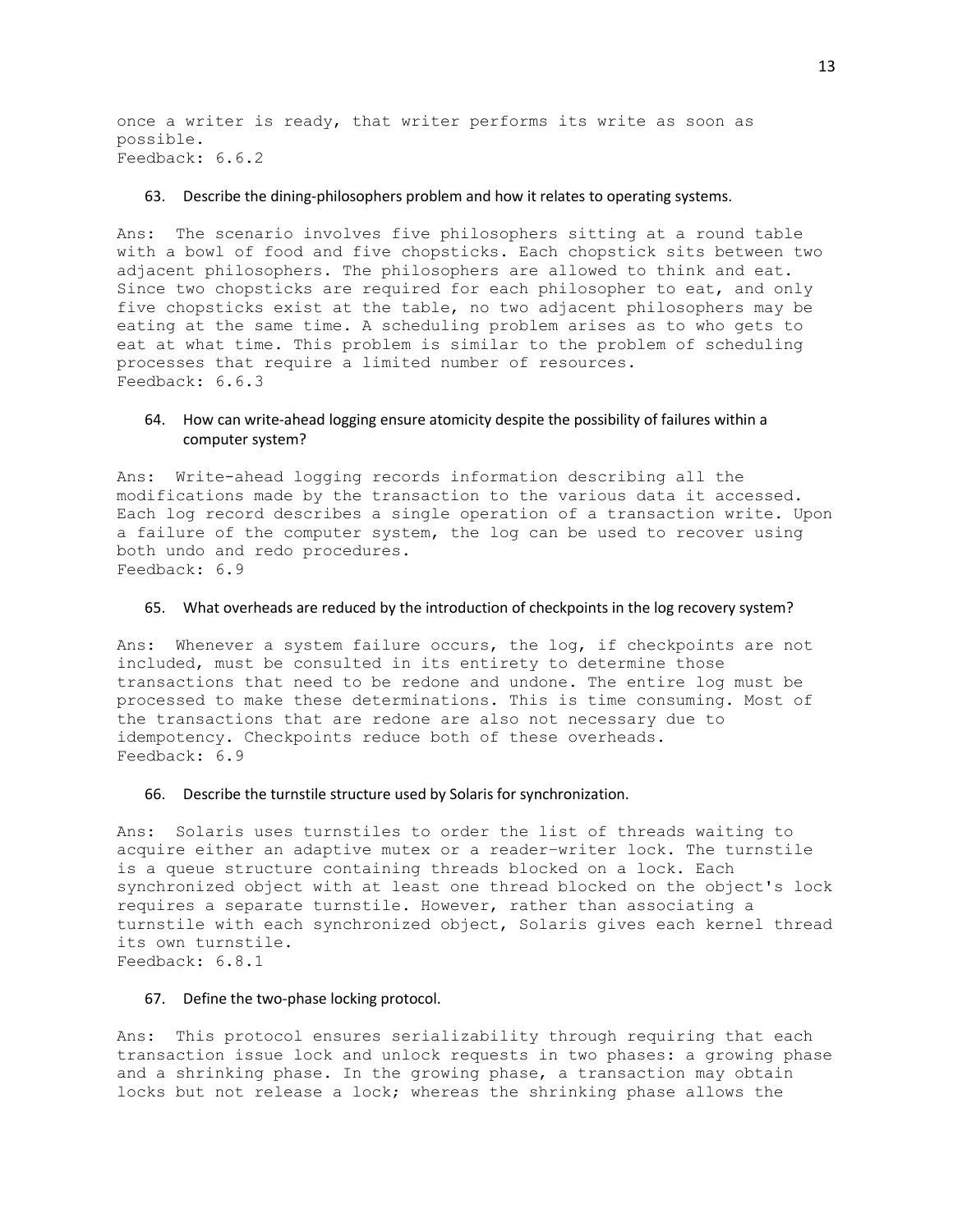release of locks but not the obtaining of new locks. Initially, a transaction is in the growing phase. Feedback: 6.9

### 68. Describe how an adaptive mutex functions.

Ans: An adaptive mutex is used in the Solaris operating system to protect access to shared data. On a multiprocessor system, an adaptive mutex acts as a standard semaphore implemented as a spinlock. If the shared data being accessed is already locked and the thread holding that lock is running on another CPU, the thread spins while waiting for the lock to be released, and the data to become available. If the thread holding the lock is not in the run state, the waiting thread sleeps until the lock becomes available. On a single processor system, spinlocks are not used and the waiting thread always sleeps until the lock becomes available. Feedback: 6.8.1

# 69. Describe a scenario when using a reader–writer lock is more appropriate than another synchronization tool such as a semaphore.

Ans: A tool such as a semaphore only allows one process to access shared data at a time. Reader–writer locks are useful when it is easy to distinguish if a process is only reading or reading/writing shared data. If a process is only reading shared data, it can access the shared data concurrently with other readers. In the case when there are several readers, a reader–writer lock may be much more efficient. Feedback: 6.6.2

### 70. Explain what has to happen for a set of processes to achieve a deadlocked state.

Ans: For a set of processes to exist in a deadlocked state, every process in the set must be waiting for an event that can be caused only be another process in the set. Thus, the processes cannot ever exit this state without manual intervention. Feedback: 7.1

## 71. Describe the four conditions that must hold simultaneously in a system if a deadlock is to occur.

Ans: For a set of processes to be deadlocked: at least one resource must remain in a nonsharable mode, a process must hold at least one resource and be waiting to acquire additional resources held by other processes, resources in the system cannot be preempted, and a circular wait has to exist between processes. Feedback: 7.2.1

#### 72. What are the three general ways that a deadlock can be handled?

Ans: A deadlock can be prevented by using protocols to ensure that a deadlock will never occur. A system may allow a deadlock to occur, detect it, and recover from it. Lastly, an operating system may just ignore the problem and pretend that deadlocks can never occur. Feedback: 7.3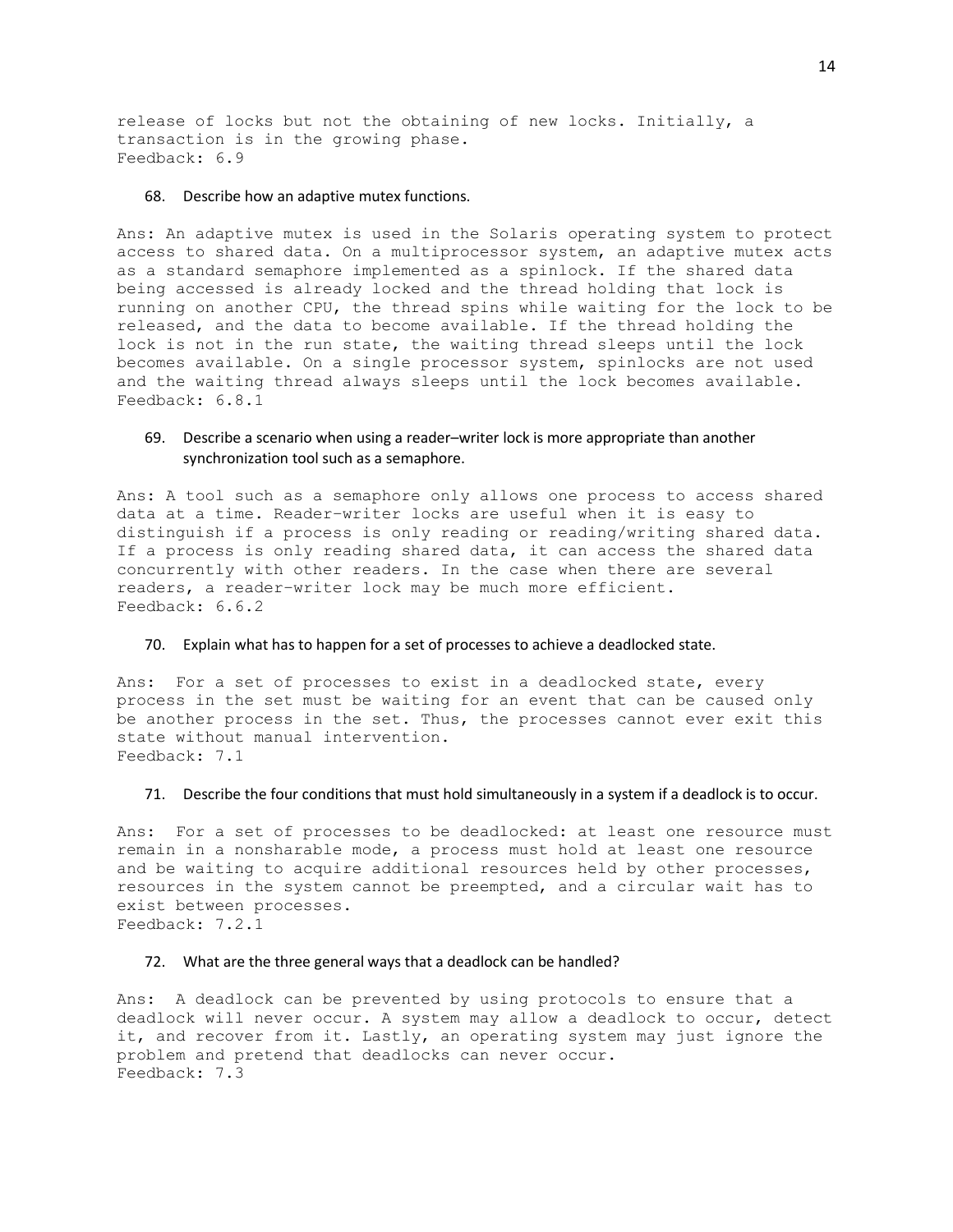#### 73. What is the difference between deadlock prevention and deadlock avoidance?

Ans: Deadlock prevention is a set of methods for ensuring that at least one of the necessary conditions for deadlock cannot hold. Deadlock avoidance requires that the operating system be given, in advance, additional information concerning which resources a process will request and use during its lifetime. Feedback: 7.4

### 74. Describe two protocols to ensure that the hold-and-wait condition never occurs in a system.

Ans: One protocol requires each process to request and be allocated all its resources before it begins execution. We can implement this provision by requiring that system calls requesting resources for a process precede all other system calls. An alternative protocol allows a process to request resources only when it has none. A process may request some resources and use them. Before it can request any additional resources, however, it must release all the resources that it is currently allocated. Feedback: 7.4.2

### 75. What is one way to ensure that a circular-wait condition does not occur?

Ans: One way to ensure that this condition never holds is to impose a total ordering of all resource types, and to require that each process requests resources in an increasing order of enumeration. This can be accomplished by assigning each resource type a unique integer number to determine whether one precedes another in the ordering. Feedback: 7.4.4

### 76. What does a claim edge signify in a resource-allocation graph?

Ans: A claim edge indicates that a process may request a resource at some time in the future. This edge resembles a request edge in direction, but is represented in the graph by a dashed line. Feedback: 7.5.2

#### 77. Describe a wait-for graph and how it detects deadlock.

Ans: If all resources have only a single instance, then we can define a deadlock-detection algorithm that uses a variant of the resourceallocation graph, called a wait-for graph. We obtain this graph from the resource-allocation graph by removing the resource nodes and collapsing the appropriate edges. To detect deadlocks, the system needs to maintain the wait-for graph and periodically invoke an algorithm that searches for a cycle in the graph. Feedback: 7.6.1

### 78. What factors influence the decision of when to invoke a detection algorithm?

Ans: The first factor is how often a deadlock is likely to occur; if deadlocks occur frequently, the detection algorithm should be invoked frequently. The second factor is how many processes will be affected by deadlock when it happens; if the deadlock-detection algorithm is invoked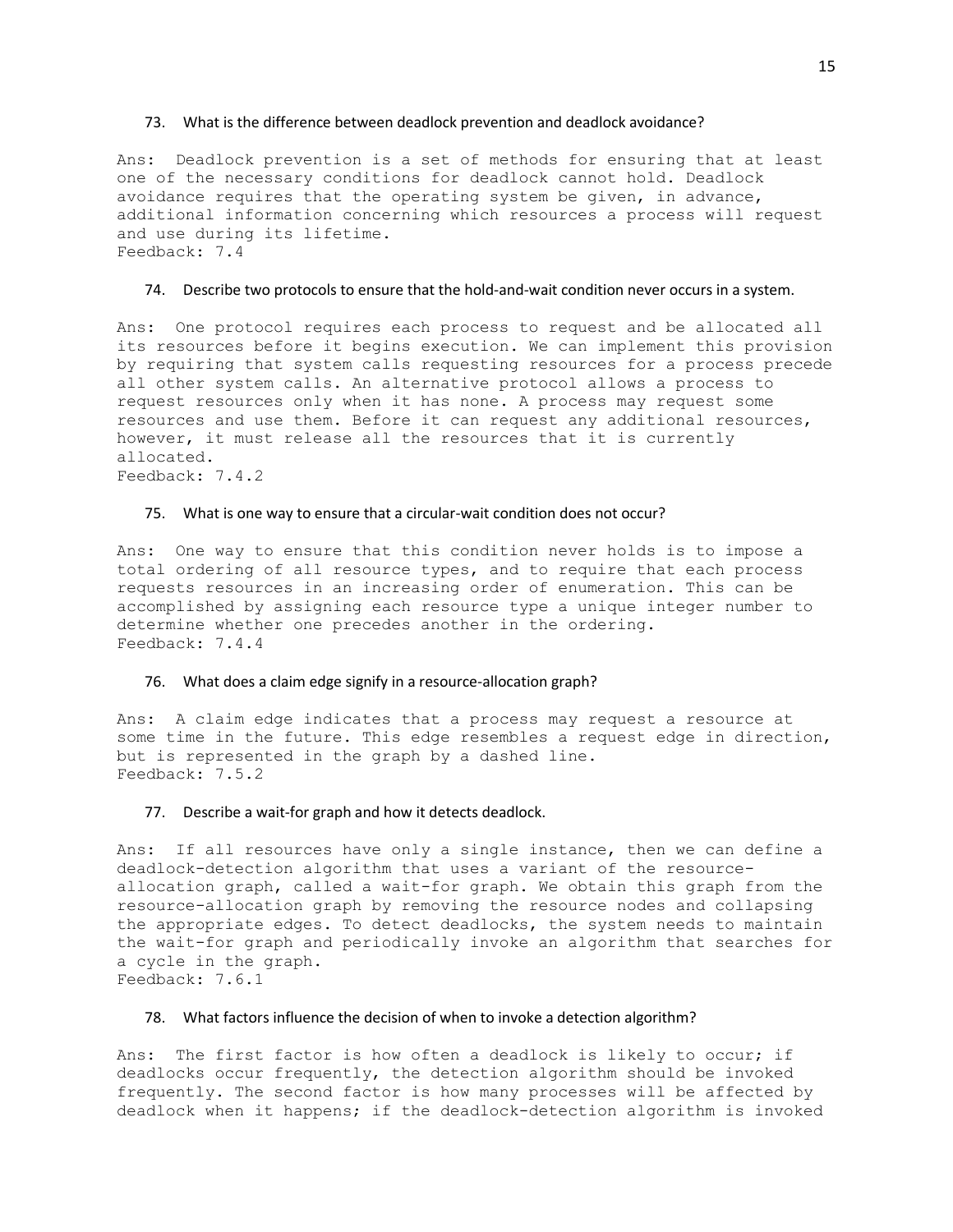for every resource request, a considerable overhead in computation time will be incurred. Feedback: 7.6.3

### 79. Describe two methods for eliminating processes by aborting a process.

Ans: The first method is to abort all deadlocked processes. Aborting all deadlocked processes will clearly break the deadlock cycle; however, the deadlocked processes may have to be computed for a long time, and results of these partial computations must be discarded and will probably have to be recomputed later. The second method is to abort one process at a time until the deadlock cycle is eliminated. Aborting one process at a time incurs considerable overhead, since, after each process is aborted, a deadlock-detection algorithm must be invoked to determine whether any processes are still deadlocked. Feedback: 7.7.1

#### 80. Name three issues that need to be addressed if a preemption is required to deal with deadlocks.

Ans: First, the order of resources and processes that need to be preempted must be determined to minimize cost. Second, if a resource is preempted from a process, the process must be rolled back to some safe state and restarted from that state. The simplest solution is a total rollback. Finally, we must ensure that starvation does not occur from always preempting resources from the same process. Feedback: 7.7.2

# 81. Describe how a safe state ensures deadlock will be avoided.

Ans: A safe state ensures that there is a sequence of processes to finish their program execution. Deadlock is not possible while the system is in a safe state. However, if a system goes from a safe state to an unsafe state, deadlock is possible. One technique for avoiding deadlock is to ensure that the system always stays in a safe state. This can be done by only assigning a resource as long as it maintains the system in a safe state. Feedback: 7.5.1

### 82. What is the advantage of using dynamic loading?

Ans: With dynamic loading a program does not have to be stored, in its entirety, in main memory. This allows the system to obtain better memoryspace utilization. This also allows unused routines to stay out of main memory so that memory can be used more effectively. For example, code used to handle an obscure error would not always use up main memory. Feedback: 8.1.4

83. What is the context switch time, associated with swapping, if a disk drive with a transfer rate of 2 MB/s is used to swap out part of a program that is 200 KB in size? Assume that no seeks are necessary and that the average latency is 15 ms. The time should reflect only the amount of time necessary to swap out the process.

Ans: 200KB / 2048 KB per second + 15 ms = 113 ms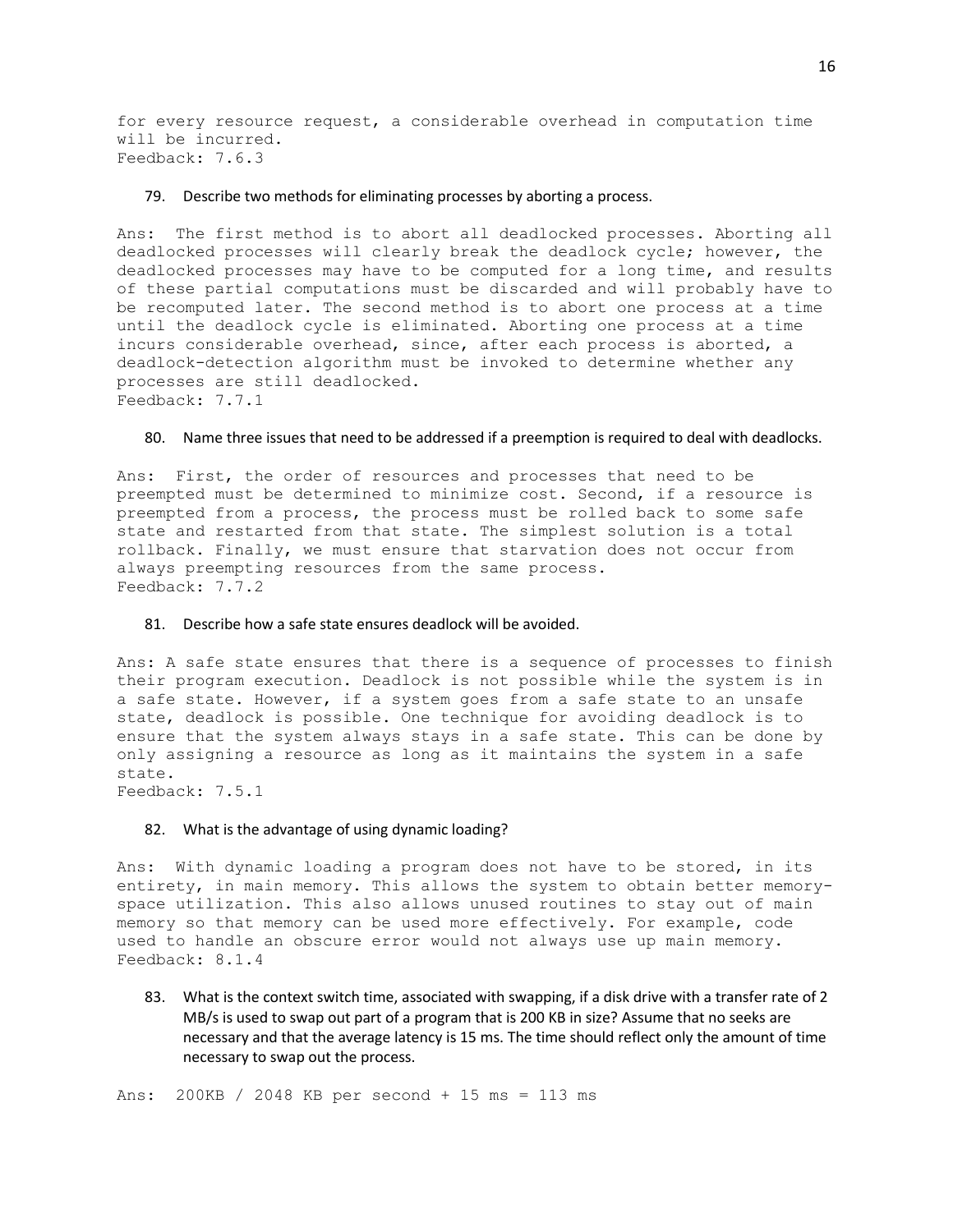Feedback: 8.2

#### 84. When does external fragmentation occur?

Ans: As processes are loaded and removed from memory, the free memory space is broken into little pieces. External fragmentation exists when there is enough total memory space to satisfy a request, but the available spaces are not contiguous; storage is fragmented into a large number of small holes. Both the first-fit and best-fit strategies for memory allocation suffer from external fragmentation. Feedback: 8.3.3

### 85. Distinguish between internal and external fragmentation.

Ans: Fragmentation occurs when memory is allocated and returned to the system. As this occurs, free memory is broken up into small chunks, often too small to be useful. External fragmentation occurs when there is sufficient total free memory to satisfy a memory request, yet the memory is not contiguous, so it cannot be assigned. Some contiguous allocation schemes may assign a process more memory than it actually requested (i.e. they may assign memory in fixed-block sizes). Internal fragmentation occurs when a process is assigned more memory than it has requested and the wasted memory fragment is internal to a process. Feedback: 8.3.3

### 86. Explain the basic method for implementing paging.

Ans: Physical memory is broken up into fixed-sized blocks called frames while logical memory is broken up into equal-sized blocks called pages. Whenever the CPU generates a logical address, the page number and offset into that page is used, in conjunction with a page table, to map the request to a location in physical memory. Feedback: 8.4

## 87. Describe how a transaction look-aside buffer (TLB) assists in the translation of a logical address to a physical address.

Ans: Typically, large page tables are stored in main memory, and a pagetable base register points are saved to the page table. Therefore, two memory accesses are needed to access a byte (one for the page-table entry, one for the byte), causing memory access to be slowed by a factor of 2. The standard solution to this problem is to use a TLB, a special, small fast-lookup hardware cache. The TLB is associative, high speed memory. Each entry consists of a key and value. An item is compared with all keys simultaneously, and if the item is found, the corresponding value is returned. Feedback: 8.4.2

### 88. How are illegal page addresses recognized and trapped by the operating system?

Ans: Illegal addresses are trapped by the use of a valid-invalid bit, which is generally attached to each entry in the page table. When this bit is set to "valid," the associated page is in the process's logical address space and is thus a legal (or valid) page. When the bit is set to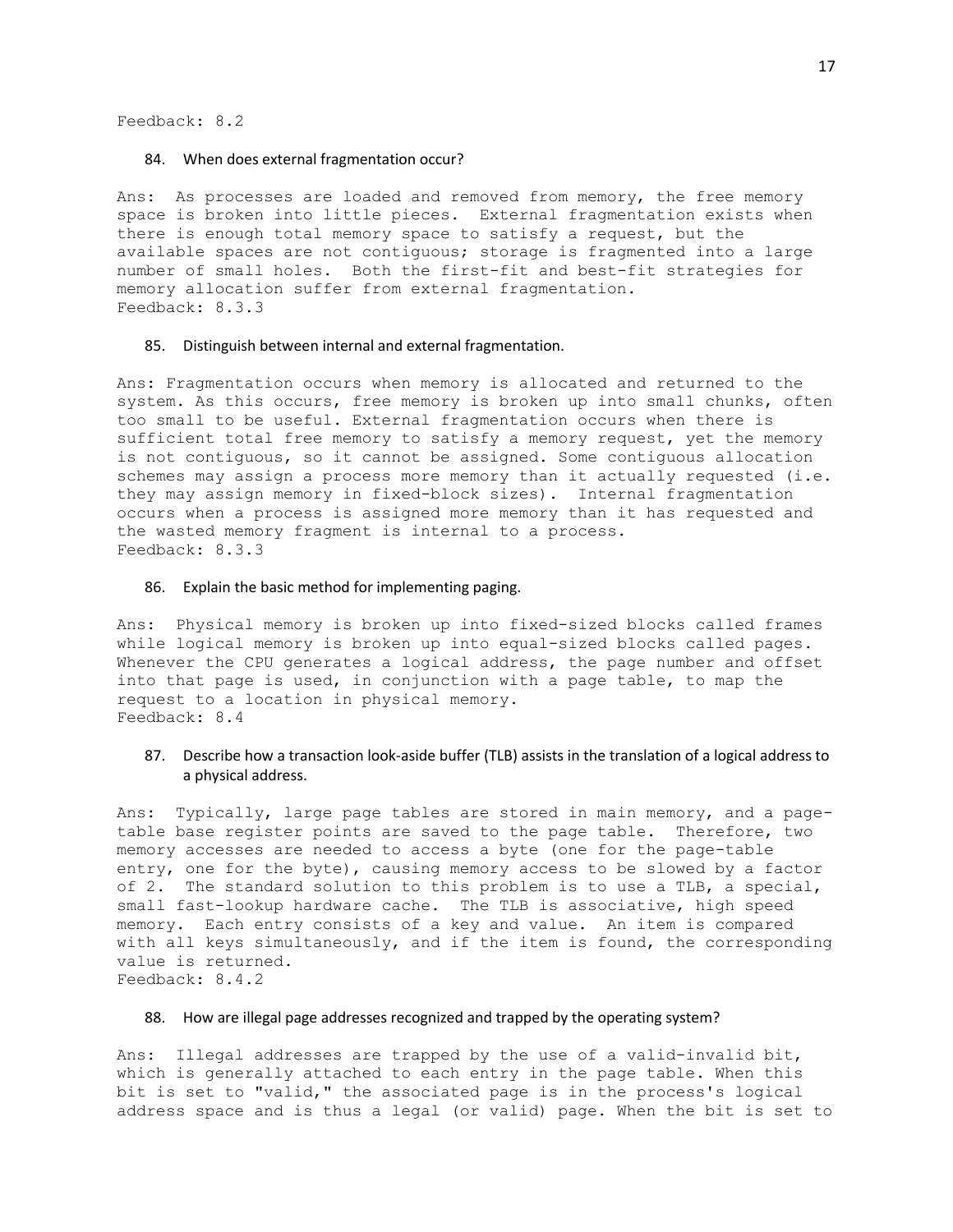"invalid," the page is not in the process's logical address space. The operating system sets this bit for each page to allow or disallow access to the page. Feedback: 8.4.3

## 89. Describe the elements of a hashed page table.

Ans: A hashed page table contains hash values which correspond to a virtual page number. Each entry in the hash table contains a linked list of elements that hash to the same location (to handle collisions). Each element consists of three fields: (1) the virtual page number, (2) the value of the mapped page frame, and (3) a pointer to the next element in the linked list. Feedback: 8.5.2

## 90. Briefly describe the segmentation memory management scheme. How does it differ from the paging memory management scheme in terms of the user's view of memory?

Ans: Segmentation views a logical address as a collection of segments. Each segment has a name and length. The addresses specify both the segment name and the offset within the segment. The user therefore specifies each address by two quantities: a segment name and an offset. In contrast, in a paging scheme, the user specifies a single address, which is partitioned by the hardware into a page number and an offset, all invisible to the programmer. Feedback: 8.6

## 91. Describe the partitions in a logical-address space of a process in a Pentium architecture.

Ans: The logical-address space is divided into two partitions. The first partition consists of up to 8 KB segments that are private to that process. The second partition consists of up to 8 KB segments that are shared among all the processes. Information about the first partition is kept in the local descriptor table (LDT); information about the second partition is kept in the global descriptor table (GDT). Feedback: 8.7

## 92. How is a limit register used for protecting main memory?

Ans: When the CPU is executing a process, it generates a logical memory address that is added to a relocation register in order to arrive at the physical memory address actually used by main memory. A limit register holds the maximum logical address that the CPU should be able to access. If any logical address is greater than or equal to the value in the limit register, then the logical address is a dangerous address and an error results. Feedback: 8.1.1

### 93. Using Figure 8.11, describe how a logical address is translated to a physical address.

Ans: A logical address is generated by the CPU. This logical address consists of a page number and offset. The TLB is first checked to see if the page number is present. If so, a TLB hit, the corresponding page frame is extracted from the TLB, thus producing the physical address. In